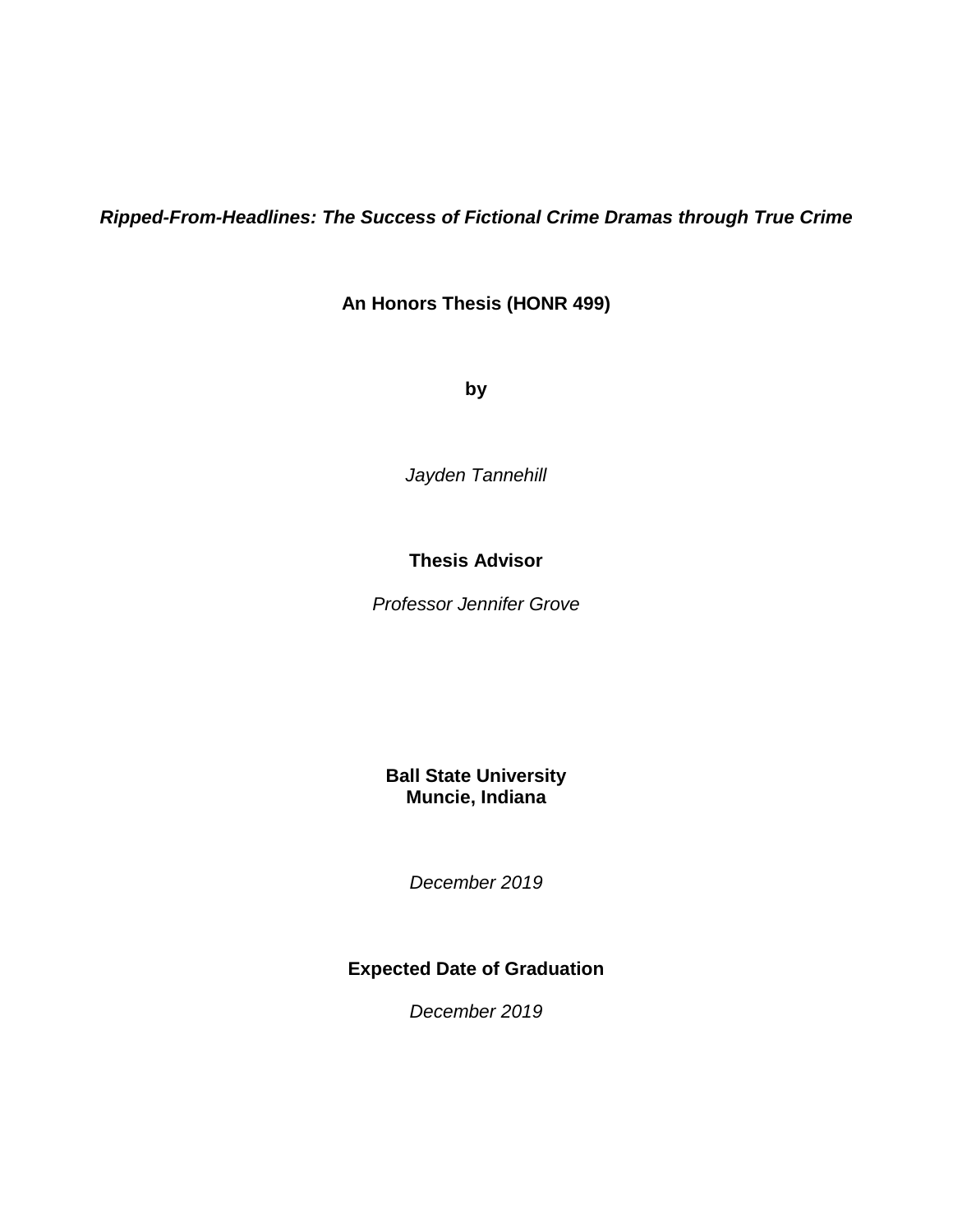## Abstract

Fictional crime dramas have been a staple in the entertainment industry for many years. These programs captivate the viewers and have them waiting for the next episode. The utilization of true crime elements might be the answer to their long lasting popularity. Many shows have taken inspiration from crimes that have occurred to real people to incorporate into the program. The plots with true crime elements entice people and can allure them for many different reasons. Those different reasons are explored though my research as I analyze the success behind this "ripped-from-headlines" tactic being employed to attract the audience in the fictional crime drama genre.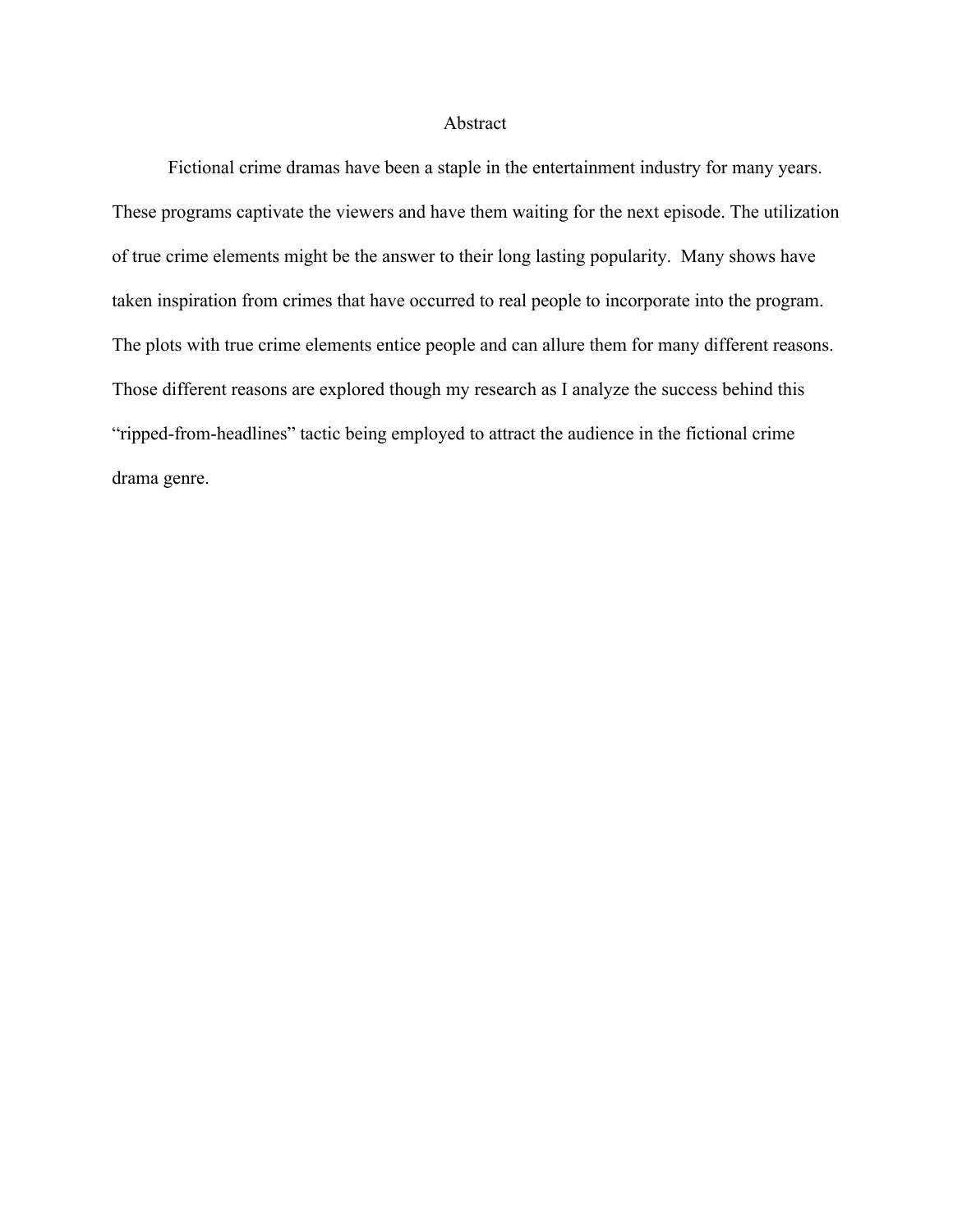# Acknowledgments

I would like to thank Professor Jennifer Grove for being my advisor on this project. Her support of my idea helped my confidence when I was constructing this thesis.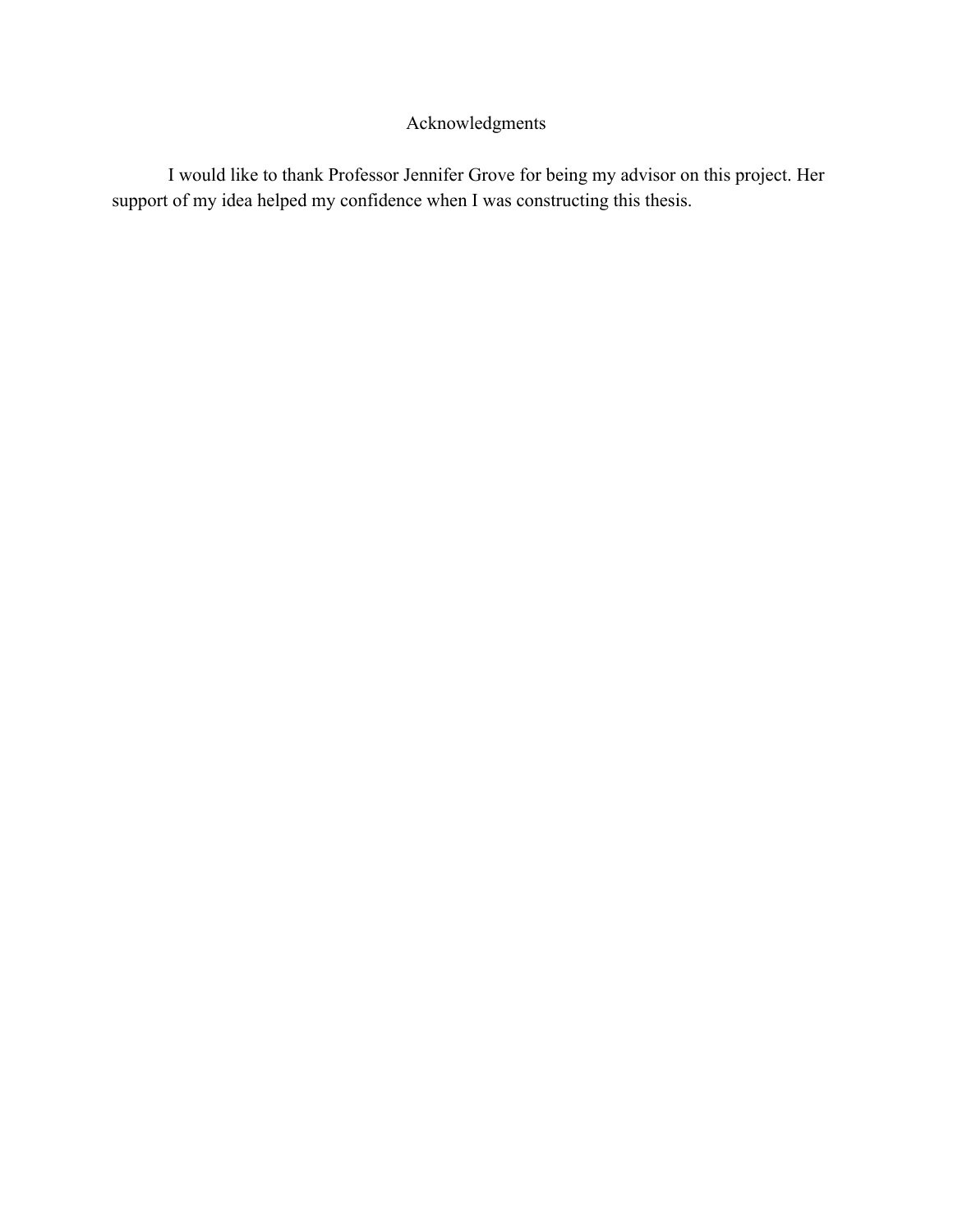#### The Process Analysis Statement

True crime elements are important ingredients for the recipe of a successful, fictional crime program. Crime dramas are not new, but there is a newfound popularity of consuming true crime content. Due to this late start to stardom, there is not an abundance of research that has been conducted on the effects of true crime inspiration within crime dramas.

When beginning my research, I was looking for hard statistics. Yet, this idea delved into more psychological themes that I had not initially expected. I saw myself in those themes, and I thought that many others could possibly see themselves, too. From this, I learned that I could look far deeper into topics. Numbers never related to me, but learning the reason behind those numbers led me to a greater understanding. I was taught by this project that there is a reason behind everything, even the obscure things that people might not think about.

Overall, I was challenged to look beyond the surface, beyond the numbers. Though this is a fairly new idea, I was able to think creatively to fill in all the blank spaces and was not stopped when I hit a roadblock. There is more to research that just purely numbers and this project demonstrates that concept. Though this project was difficult to construct, I believe that I was able to successfully challenge myself.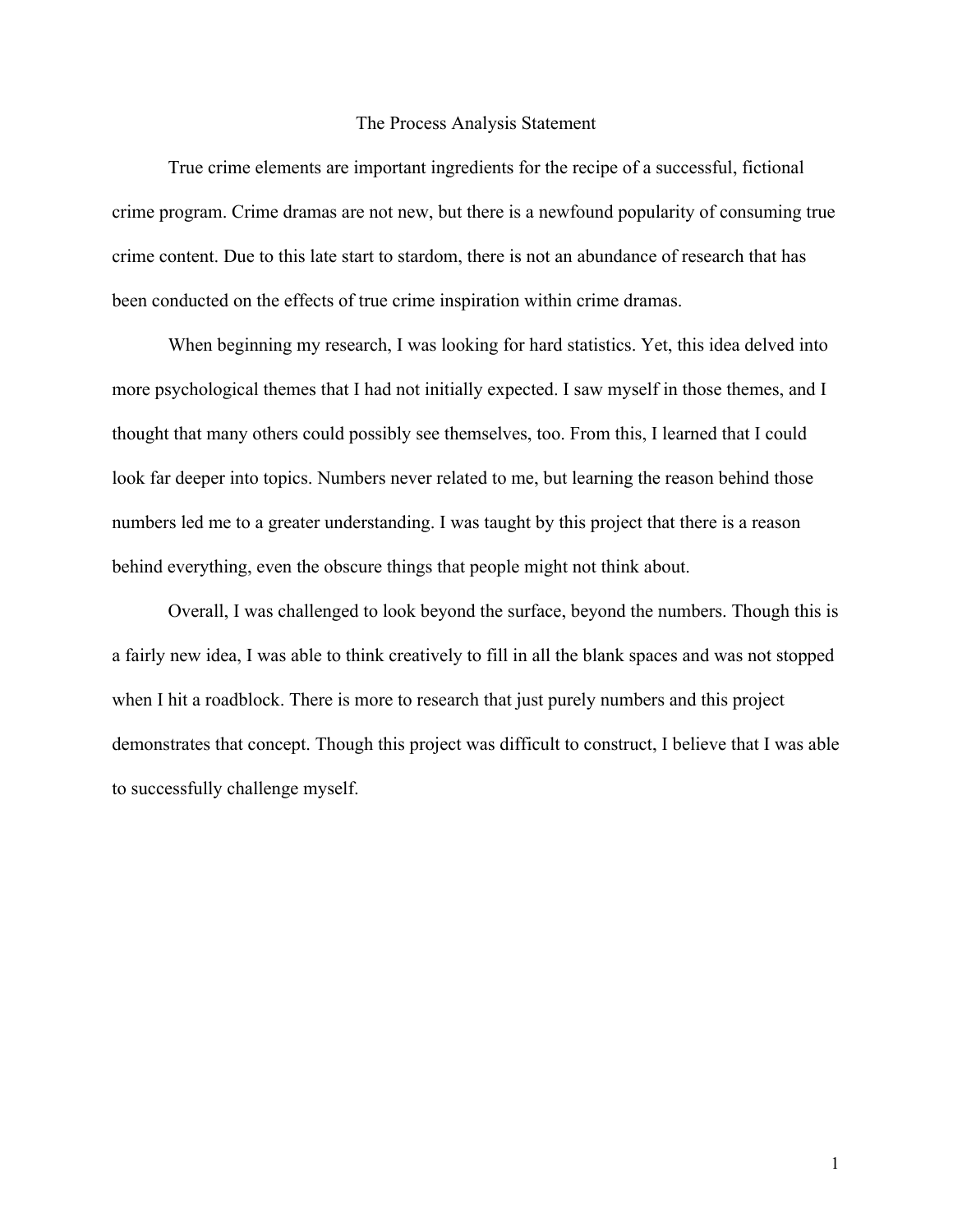#### Introduction

For decades, society has consumed fictional crime programing. The unwavering interest in these programs has contributed to their sustainability throughout time. Viewers religiously tune in to watch the newest episode of their favorite programs, some even gaining a cult following. The questions is what sparks the interest that keeps these programs alive and thriving. There is a correlation between true, real world events referenced in a plot line of a fictional crime program and the popularity of that program.

#### The History of Crime Dramas

The genre of "crime drama" has been producing programs since the late 1940s ("Barney Blake", 2017). Since its inception in the 40s, crime dramas have steadily been produced. National Broadcasting Company (NBC) credits themselves with airing the first crime drama, *Barney Blake, Police Reporter*. It ran from April 22, 1948 to July 8, 1948. After this thirteen week run, it was cancelled by its sponsor, American Tobacco Company ("Barney Blake", 2017).

Though *Barney Blake, Police Reporter* aired in 1948, it did not begin to gain popularity until the 1950s and 1960s ("Barney Blake", 2017). In 1951, the popular radio drama, *Dragnet*, by Jack Webb transferred to television. It used real-life crimes from the records of the Los Angeles Police Department to form its content. It started the "stolen from headlines" phenomenon. The show did not go into detail about the crime, but rather shed light on the effects that the crimes had on the victims and the victims' family members. The program was not an immediate hit, but soon began to gain viewers ("Crime Dramas," n.d.).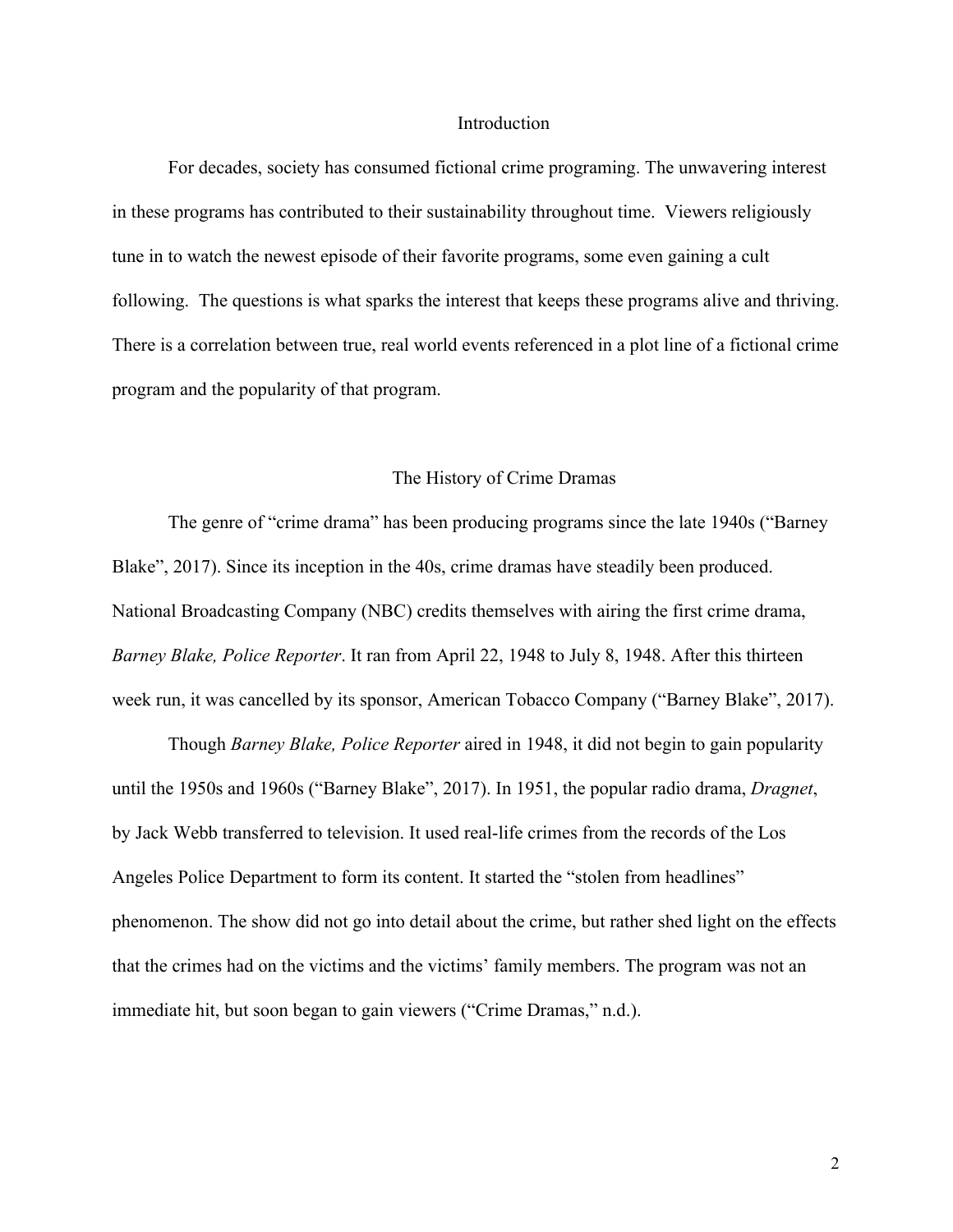After *Dragnet*, another crime program by the name of *I Spy* debuted in 1965 ("Crime Dramas," n.d.). *I Spy* starred Robert Culp and Bill Cosby. This program made a big impact because it casted the first African American actor, Cosby, as a lead role. This program began right at the climax of the Civil Rights Movement in the United States. Though in reality, racial tensions were at an all-time high, the program showcased a fictional reality where race was not addressed at all. Robert Culp recalls Cosby stating to him, "Listen, our television series is a statement about being a non-statement," ("Crime Dramas," n.d.). Cosby later went on to earn three Emmy Awards for his performance on the program ("Crime Dramas," n.d.).

Later in 1974, *Police Woman* first premiered. It starred Angie Dickinson as the first woman in a lead role. It was an immediate success as it was produced on the heels of the Women's Liberation Movement. It was a reflection of the changing of societal views toward women in a position of power. Its success made an impact on later programs that would start to employ women in lead roles ("Crime Dramas,"n.d.).

#### Cases

The history of crime dramas show a pattern of real events and societal changes influencing the program. After the earlier programs built the foundation for a successful crime drama, new programs began to emerge and gain popularity. As the genre grew, the use of true crime and true events within episodes was expanded. In 1990, the first episode of *Law & Order* premiered (Yasharoff, 2019). Since the debut of the first episode, writers for the show have repeatedly drawn inspiration from true events. Many of the plot lines portrayed in the show came directly from news headlines (Barnes, 2014).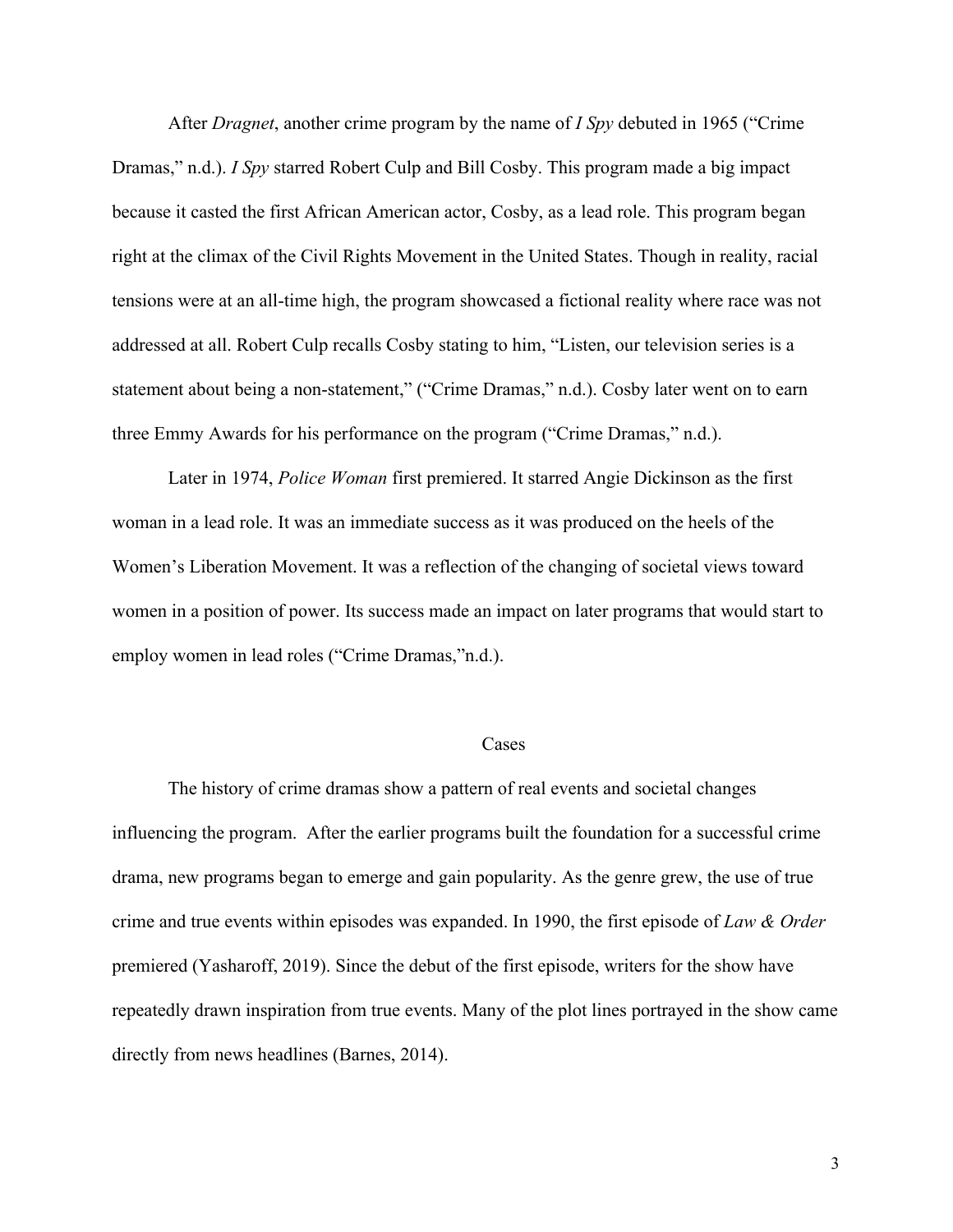*Law & Order* has modeled many of their episodes from true events (Barnes). In the first season, episode three is modeled after Dr. Jack Kevorkian who was found guilty of second degree murder after in the death of Thomas Youk. Youk was a fifty-two year old man suffering from amyotrophic lateral sclerosis. Dr. Kevorkian videotaped himself giving Youk a lethal injection of chemicals which ended Youk's life. Dr. Kevorkian then proceeded to give the tape to Columbia Broadcasting System (CBS) so it could be aired on their program, 60 Minutes (Bhanoo, 2011).

This was the fifth time Dr. Kevorkian was prosecuted for the death of an ill person. Dr. Kevorkian was never convicted of the previous charges. Three ended with an acquittal and the fourth case resulted in a mistrial. In the first four cases he assisted people that were giving themselves a lethal injection, but in Youk's case, Dr. Kevorkian administered the injection as Youk was too ill to do it himself (Bhanoo, 2011). This case was a benchmark in the controversial topic of assisted suicide. Dr. Kevorkian did many televised appearances, like talking with Anderson Cooper of Cable New Network (CNN) in 2011. There was also a Home Box Office (HBO) movie called *You Don't Know Jack* with Al Pacino playing Dr. Jack Kevorkian (Bhanoo, 2011).

In the episoded modeled after Dr. Kervorkian titled "The Reaper's Helper," a homosexual man was helping other homosexual men suffering from Acquired Immune Deficiency Syndrome (AIDS) end their lives. The prosecution gets backlash on their decision to prosecute this man and their attempts are seen as an attack on the homosexual community. Unlike Dr. Kervorkian who was found guilty of second degree murder by a jury in Michigan,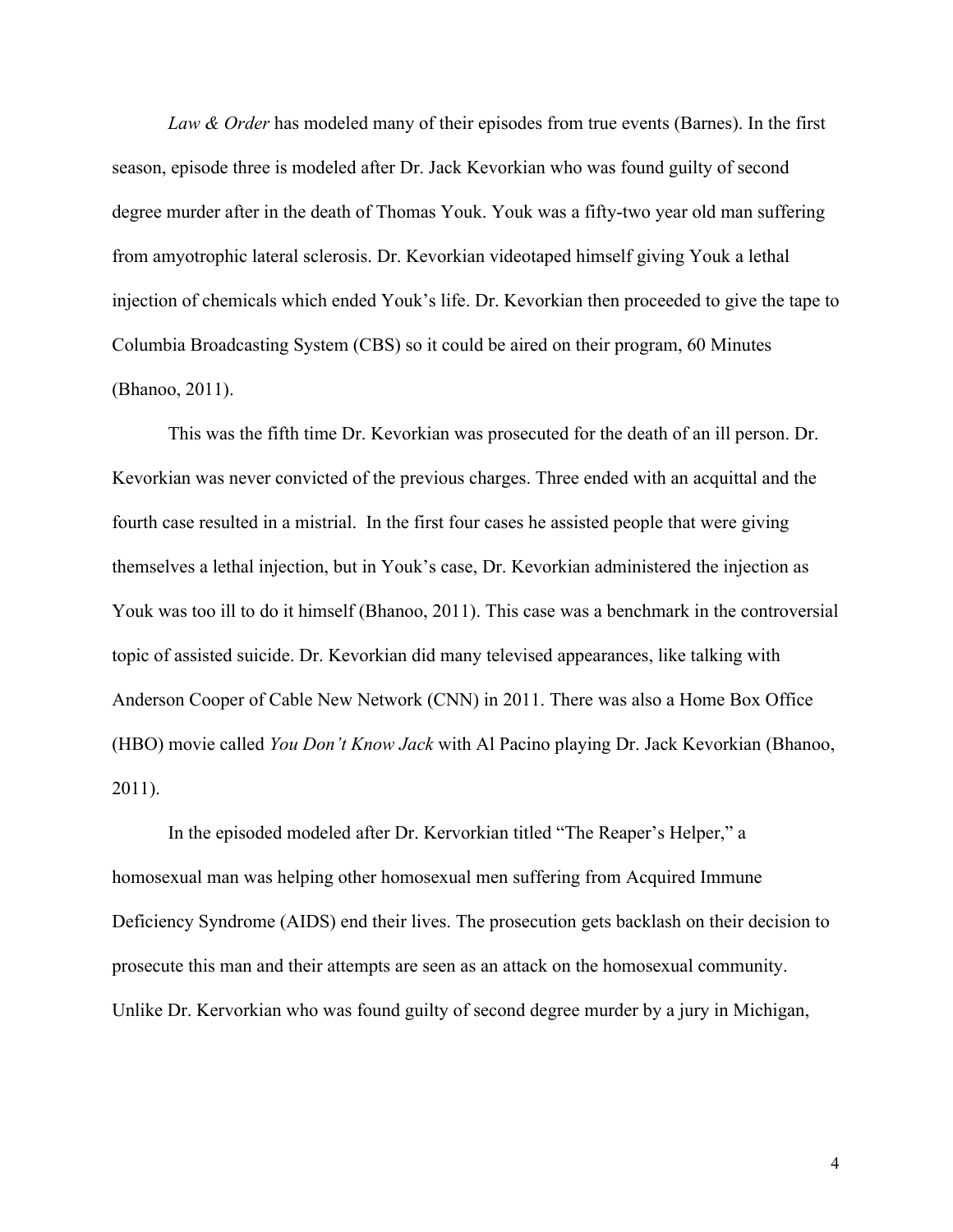this man was found not guilty of all the charges brought against him with the exception of reckless endangerment in the second degree (Barnes, 2014).

Continuing through the first season, episode nine "Indifference" is also inspired by a real life crime that was committed against Lisa Steinberg (Barnes, 2014). Joel Steinberg was an attorney in New York. Steinberg was convicted of manslaughter for the death of Lisa Steinberg, whom he claimed he had adopted, but the adoption was never finalized. Lisa Steinberg died from a brain injury that resulted from the physical abuse of Joel Steinberg. Steinburg's partner, Hedda Nussbaum, the proclaimed mother of Lisa, also suffered abuse at the hands of Steinberg. Nussbaum was given immunity in exchange for her testimony (CNN, 2003).

The depiction by *Law & Order* is eerily similar. Though the girl in the episode is not an adopted child, she was abused by her father. The abuse is noticed by the teacher and before long, the girl is taken to the hospital where she will ultimately pass away from a brain injury. The actress playing the mother looks very similar to Hedda Nussbaum. The woman also falls prey to her husband who was brainwashing her with drugs, specifically cocaine (Barnes, 2014). Joel Steinberg and Hedda Nussbaum smoked cocaine together throughout their relationship, but Nussbaum claims Steinberg's use increased during the week Lisa Steinberg was murdered (CNN, 2003). The woman has to testify against her husband, but unlike, Nussbaum, she enters a plea deal and also goes to prison (Barnes, 2014).

The episode is a clear fictional representation of the real case and even offers a disclaimer by the narrator at the end of the show. It states that this episode may remind the viewer of the Lisa Steinburg case, but to understand that the episode to not meant to be a perfect depiction of the case. The Lisa Steinberg story was highly publicized. Nussbaum did an interview with Larry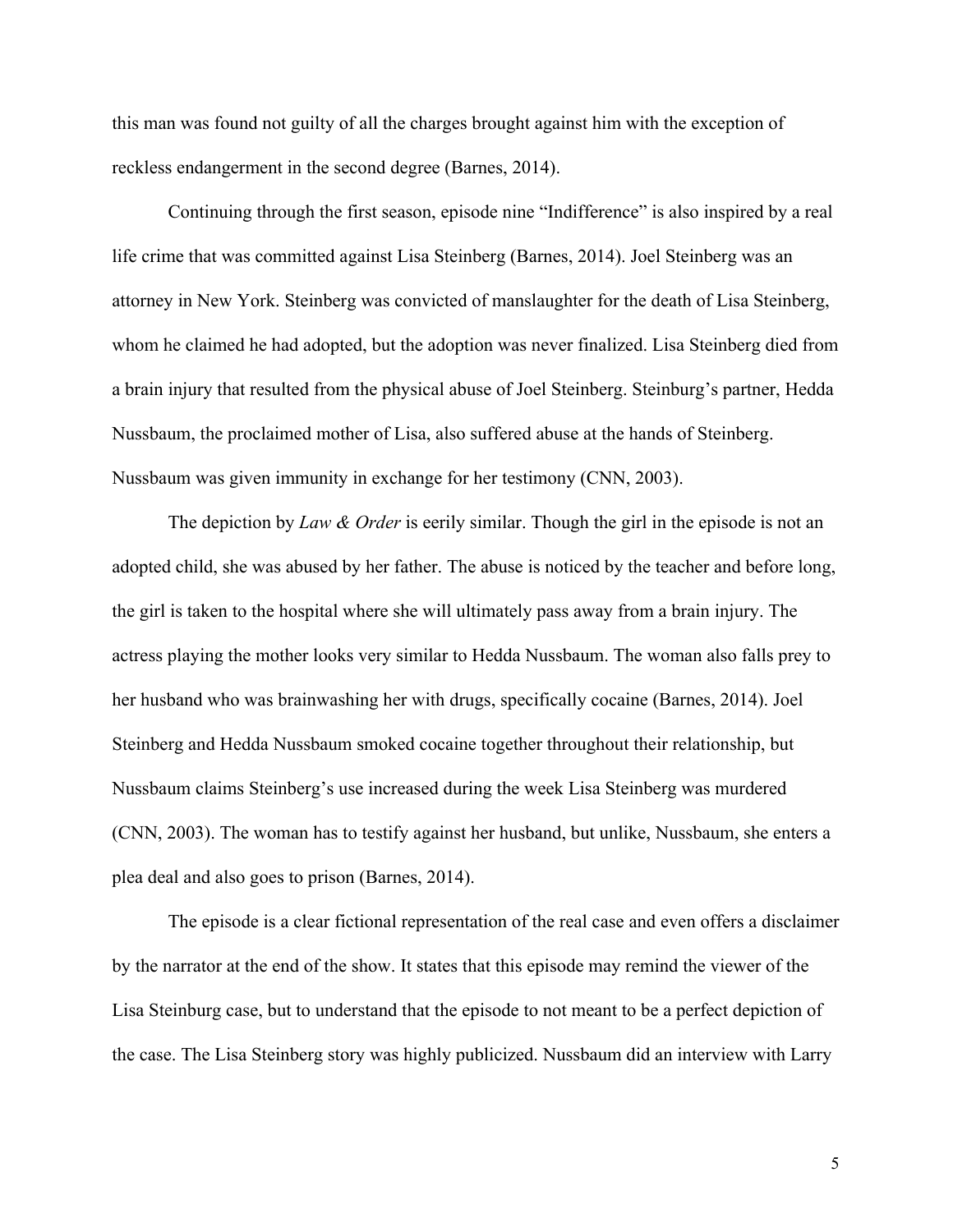King in 2003 promoting her book, *Surviving Intimate Terrorism*, that outlines her life with Joel Steinberg. In the interview, Nussbaum and King acknowledge the *Law & Order* episode (CNN, 2003).

*Law & Order* championed the "ripped-from-headlines" brand. Nearly every episode of the first season was a fictional portrayal of a true crime that had occurred. *Law & Order* then began to create many spin-offs. Once those spin-offs gained more popularity than the original show, many of those true crime plots were reserved to be showcased in spin-offs like *Law & Order: Special Victims Unit* (Barnes, 2014).

*Law & Order* is not the only show to follow this use of a true crime model. *Criminal Minds* first aired in September of 2005. The show follows agents in the Federal Bureau of Investigation's Behavioral Analysis Unit. *Criminal Minds* also has referenced true crime. Though unlike *Law & Order*, *Criminal Minds* does not create an almost exact replication of the true crime, but rather utilizes some elements of the true crime ("About Criminal Minds").

For example, the episode "Natural Born Killer" drew inspiration from Richard Kuklinski (D, 2017). Richard Kuklinski was a murderer that seemingly took the lives of others for his own enjoyment. The antagonist in this episode shares the same idea of finding enjoyment as Richard Kuklinski. Also, the antagonist and Kuklinski have similar backgrounds. Their backgrounds were littered by abuse at the hands of their own fathers (D, 2017).

Further, *Criminal Minds* often makes direct reference to the true crime from which the episode's inspiration comes. In the episode "Blood Hungry," the antagonist was a loose interpretation of Richard Trenton Chase. The actors specifically mention Richard Trenton Chase's name during the episode. As the seasons progress, more true crime criminals and cases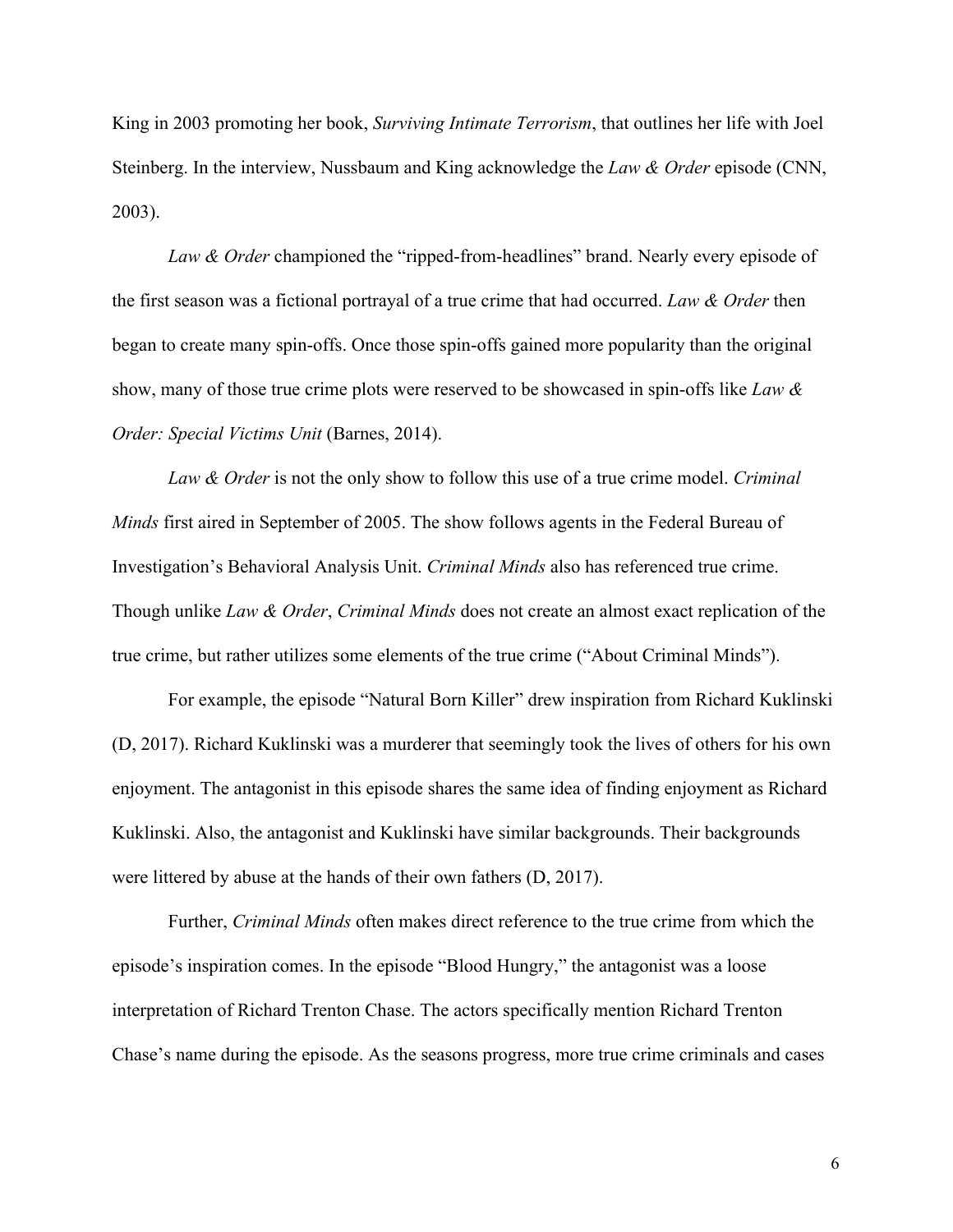are referenced. "The Tribe" is the sixteenth episode in the first season that makes reference to Charles Manson and his crimes three times throughout the episode (D, 2017).

*NCIS* is another crime drama that first aired in September of 2003. *NCIS* follows Naval Criminal Investigative Service agents as they solve crimes within the Navy and Marine Corps. Though *NCIS* is said to have used true crimes as ideas for episodes, those particular episodes are not disclosed to the audience to protect the rights of the victims (Shen, 2012).

These crime dramas have had immense success throughout their runs on television. All of the shows have incorporated elements of true crime within their episodes. Some shows employ more elements than others, but all choose to apply this element to their respective shows. By taking advantage of the material that reality provides, these shows have propelled their success. True crime is an integral part of the shows' popularity. Though true crime can be dark, it is interesting and alluring. The true crime element collelates to the magnitude of viewers. True crime has fascinated and captivated the audience.

## True Crime Popularity

True crime has captivated viewers since before the first creation of crime drama on television. Floyd Gibbons, a well-known newspaper correspondent, was the announcer for Red Network of NBC radio that had its first program on February 24, 1930 (Van Wagenen). Following Gibbons, Lowell Thomas hosted CBS radio's first daily news program, "Lowell Thomas and the News" (Shedden, 2014). During Thomas's broadcast, the United States was suffering from the Great Depression, therefore news reported was rarely uplifting and positive.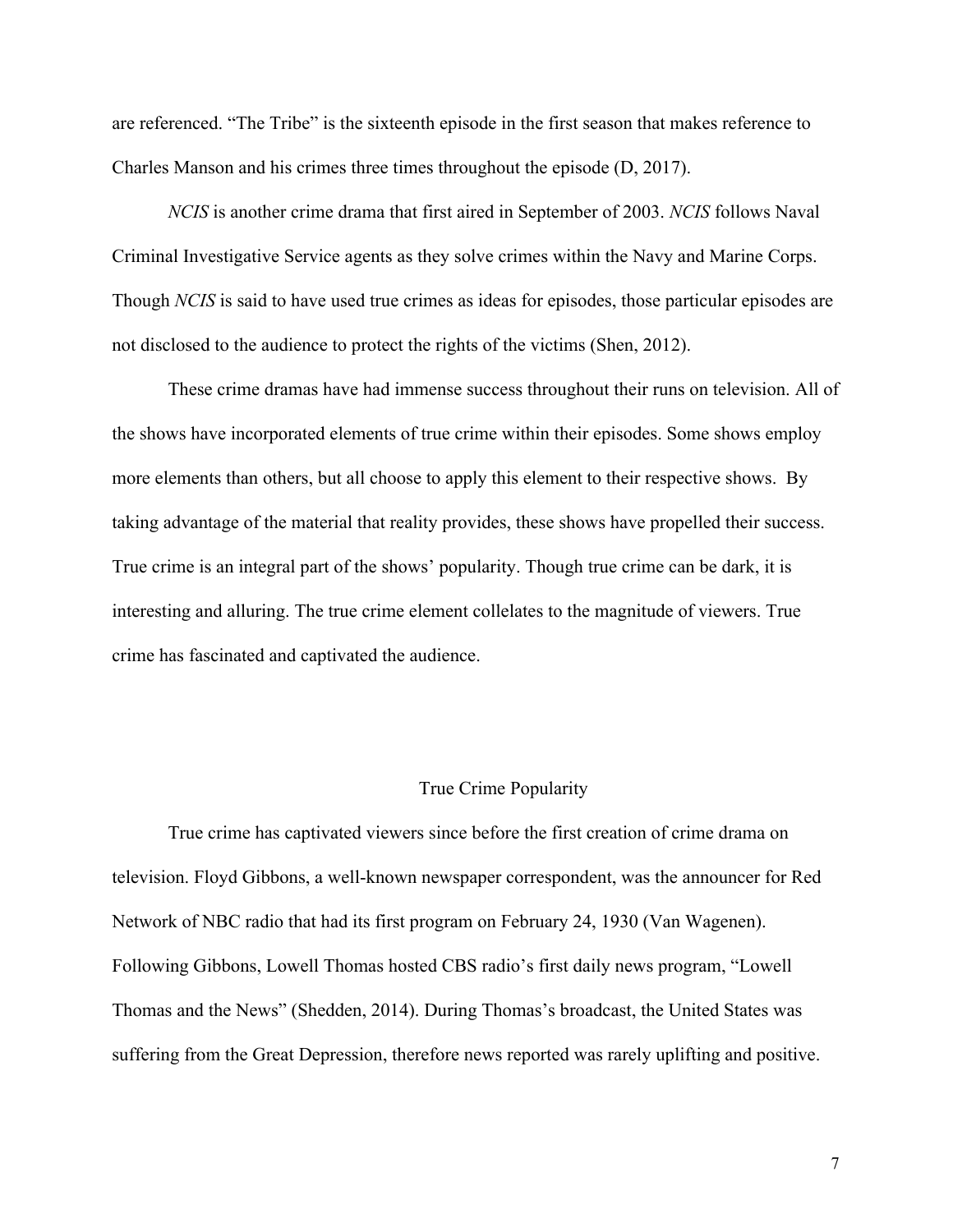To combat this negativity in the news, Thomas would end the show with a light-hearted story. By 1939, Thomas had started the first televised nightly newscasts. When commenting on the reach of this work, Thomas stated, "The voice of Lowell Thomas probably has been heard by more people than any other voice in history..." and he continues with, "His total radio audience on the air has been estimated at seventy billions," (Shedden, 2014).

The popularity of Lowell Thomas's radio news program set the groundwork for others in the journalism field. In the United States, there are approximately 31,445 news broadcasting platforms ("National Association of Broadcasters"). Not only does traditional broadcasting of true crime, such as radio or television, have a large consumer base, dramatized depiction of true crimes have garnered popularity as well.

Not only has true crime been consumed by viewers of the news, but now by people watching cable television shows. Investigation Discovery, commonly referred to as the ID Channel, plays hosts to an assortment of programs that retell true crime stories. These shows frequently combine the real victims or family members narrating the scenes as actors are reenacting the crime that took place. The ID Channel is home to programs such as *Evil Lives Here*, *Fear Thy Neighbor*, and *Murder Comes to Town* (Battaglio, 2016).

 The ID Channel has had tremendous success with their programs. Many celebrities such as Lady Gaga, Nicki Minaj, and Serena Williams have voiced their preference for the channel's style of true crime re-creations (Battaglio, 2016). These celebrities are not the only ones watching these shows. In fact, the ID Channel was "the most watched ad-supported cable network among women ages 25 to 54" in the fourth quarter of 2015 (Battaglio, 2016). There are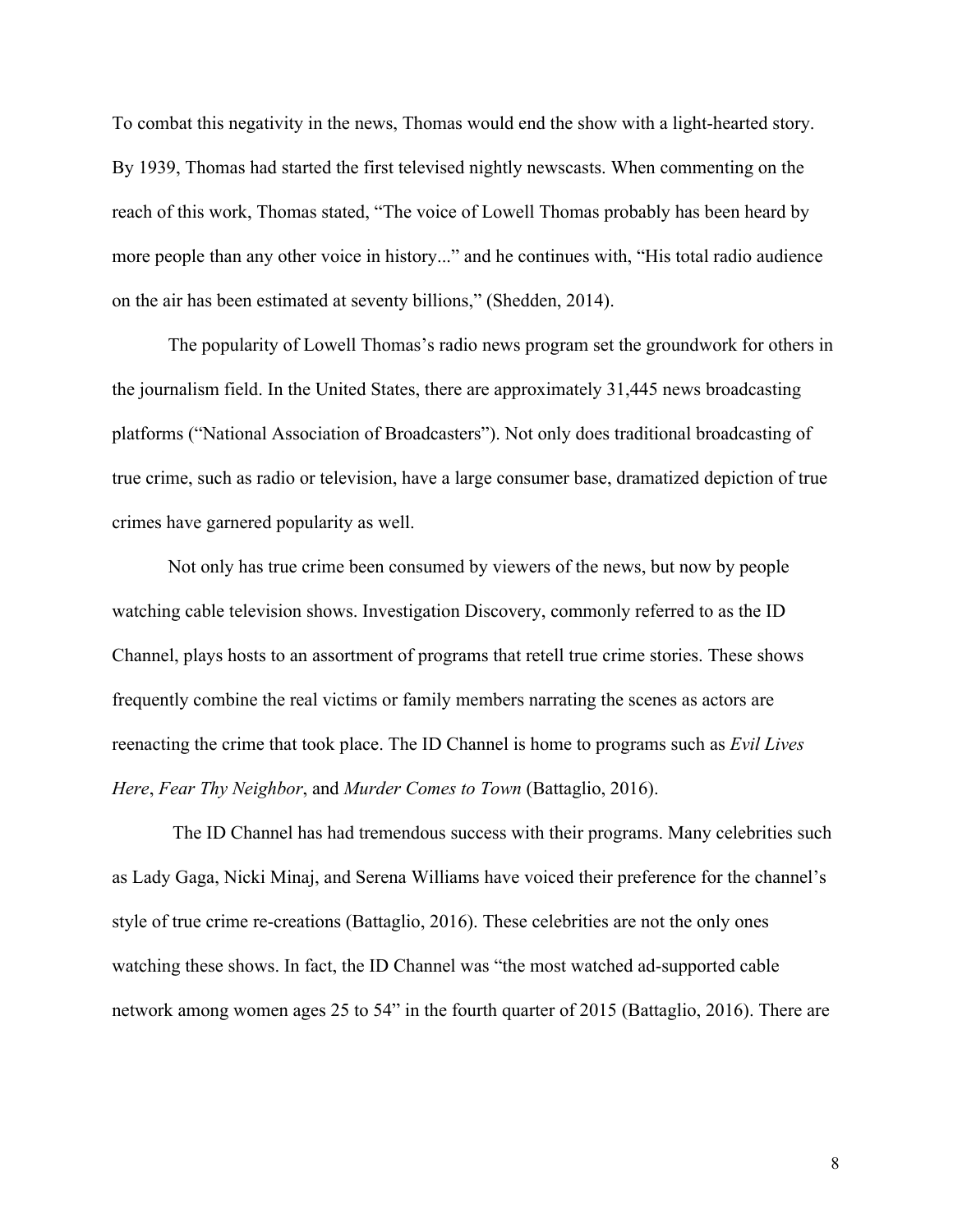even Facebook groups created by fans of the shows to communicate their thoughts and opinions with other viewers.

Cable channels are not the only platforms benefiting from the interest in true crime. True crime podcasts are on the surge as well as true crime docu-series. The docu-series, *Making a Murder* premiered on the online streaming platform, Netflix, on December 18, 2015 (France, 2016). It follows the life of Steven Avery, a Wisconsin man making his claim of innocence of the murder of young woman named Teresa Halbach. Avery had been wrongly convicted of sexual assault prior to being put behind bars for the murder of Halbach (France, 2016).

Netflix has not released how many people have watched *Making a Murder*, but is popularity was clearly shown by the action of the public. After the release of the first season, a petition was made to the president to free Steven Avery. The petition was even responded to by the White House thanking people for the interest in the case as well as explaining that the president cannot pardon state offenders such as Steven Avery (France, 2016).

## Why is True Crime Popular?

True crime has played a role in the popularity of many different viewing platforms, from radio to cable to online streaming services. In all avenues, true crime has been met with a large audience. There are many different pieces to how true crime works it charm on an audience.

Firstly, adrenaline is addictive. Viewers are aware of what elements might possibly be in a crime. They are aware it could be disturbing or repulsive, but they continue to watch it. Criminologist Scott Bonn contributed this faithfulness to the shows to the adrenaline the audience feels while watching making it hard to turn away. The adrenaline rush is almost seen as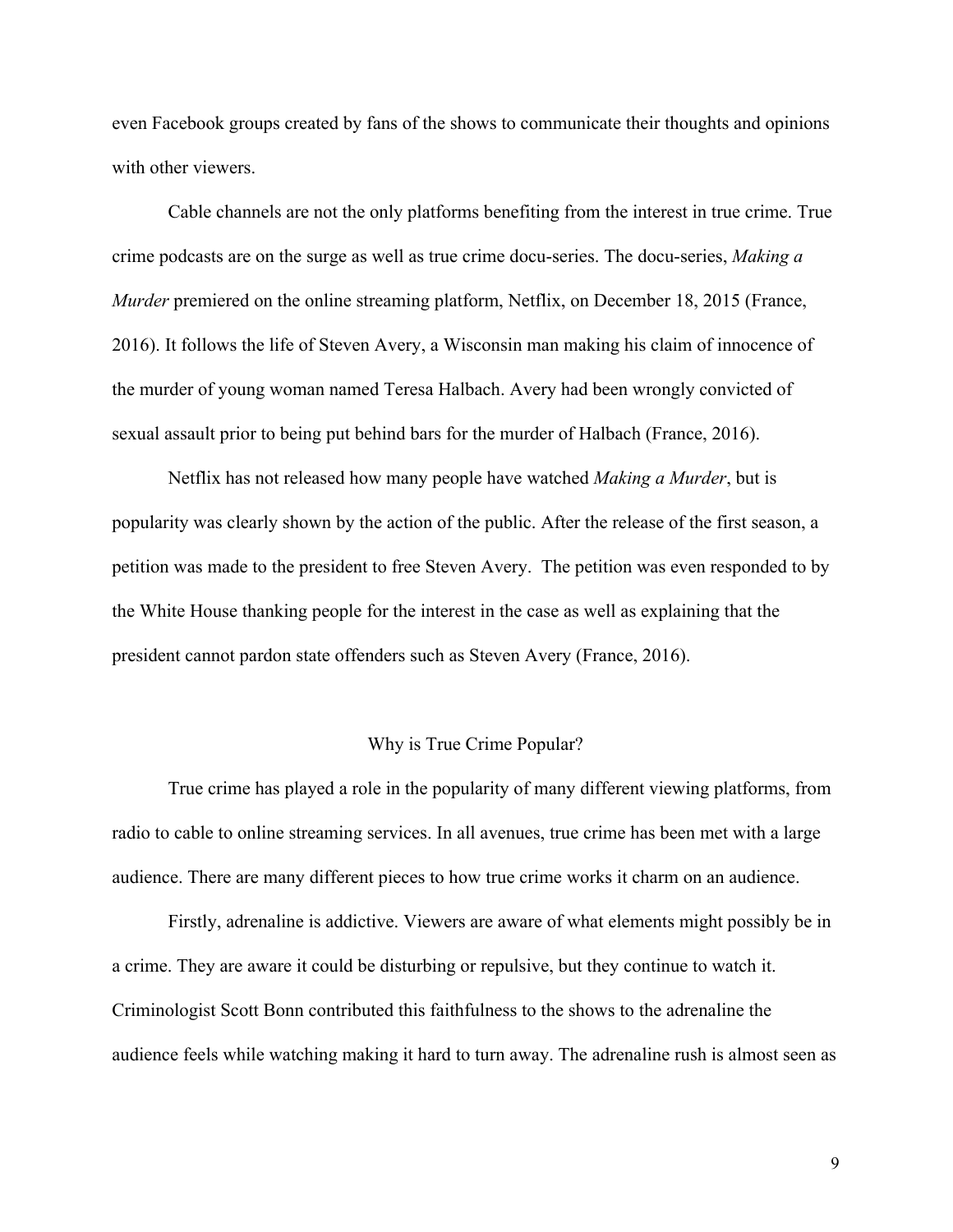a reward for watching. Bonn states, "If you doubt the addictive power of adrenaline, think of the thrill-seeking child who will ride a roller coaster over and over until he or she becomes physically ill" (Bonn, 2016).

The crime often depicted in many shows, whether it be true crime or a fictional crime drama, is murder. People view murder as one of the most gruesome crimes that can be committed. By taking advantage of this mindset, murder gives the viewer the biggest thrill. The thrill comes from the spectacle. The more heinous the crime the more adrenaline the viewer feels rewarding he or she for watching. This type of adrenaline feeling is often compared to procrastination by a student at school. A student may wait until the last minute to complete an assignment. When they finally start the assignment right before it is due, they may feel a sense of adrenaline that pushes them to complete the work. If the assignment is returned with a passing grade, the student feels a sense of satisfaction from their adrenaline rush (Nemko, 2016).

Also, true crime is most commonly viewed by women. For example, the celebrities who said they love watching the ID Channel, Lady Gaga, Nicki Minaj, and Serena Williams, are all women (Battaglio, 2016). In many instances, true crime shows depict women as the victims (Sehgal, 2019). In contrast from wanting to get an adrenaline rush, women see true crime as a learning tool. They use the information presented as a way to prevent becoming a victim themselves. It is used to garner and perfect their survival instinct (Sehgal, 2019). This sentiment has led to the resurgence of the popularity of true crime (Smith, 2018).

Not only do women watch true crime for a form of victim prevention, it is also watched by those who have already fallen victim to that crime being shown. According to Christie Tcharkhoutian, "The psychological reason that we are attracted to watching true crime shows is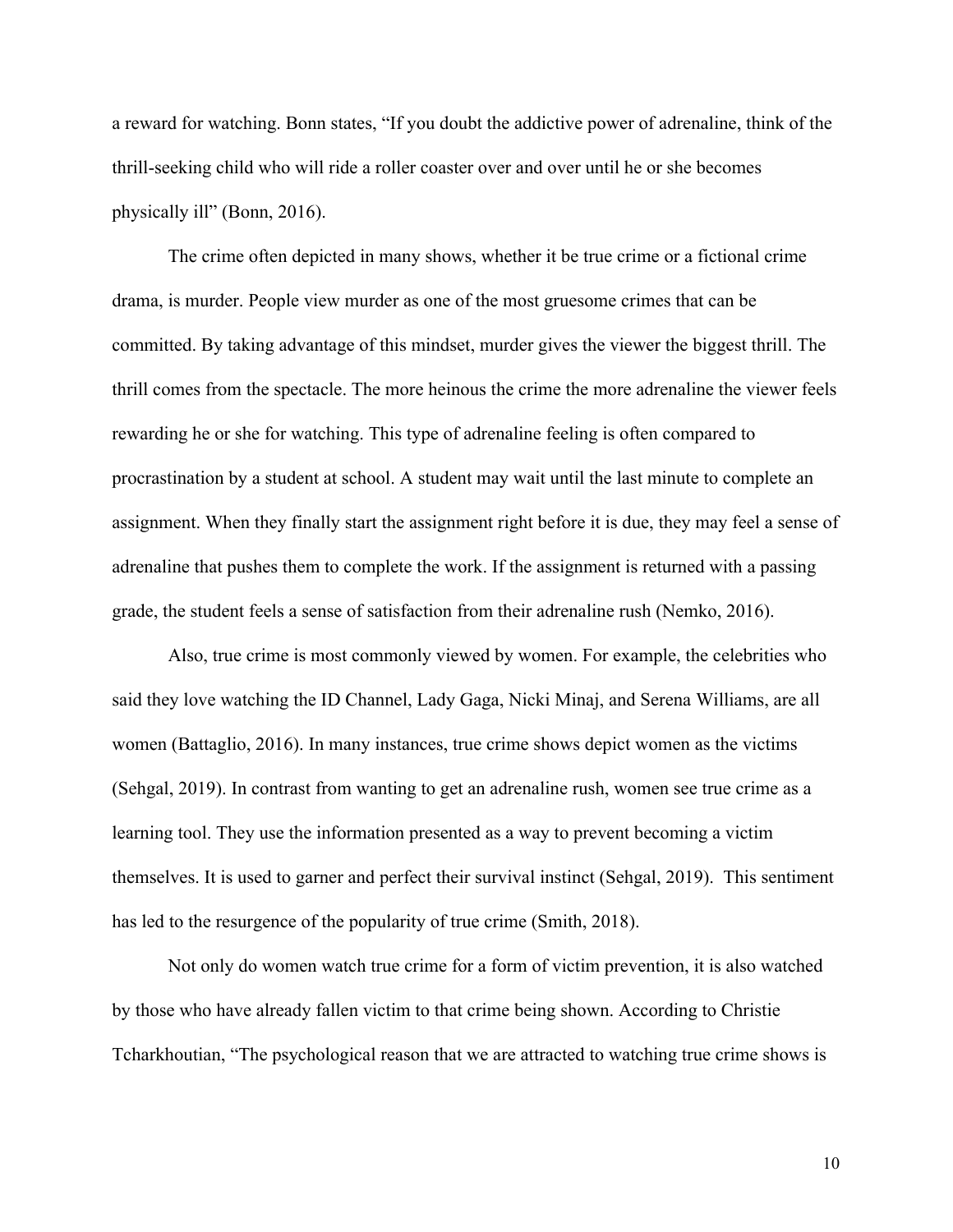for the purpose of re-experiencing traumatic situations in safe environments" (Stinson, 2018). People use watching true crime as a form of therapy. They watch the crimes that have happened to them to get a sense of closure from the real life events they have experienced without feeling personally threatened or in danger (Stinson, 2018).

The question is, if true crime is the only reason for crime drama popularity, why do viewers not just watch the news or other outlets that report on crime. The explanation lies in the way that *Law & Order* and *Criminal Minds* present the true crime elements to the audience. People appreciate storytelling. The culmination of using true crime elements and telling the story in a fashion that is appealing makes these crime dramas seemingly irresistible.

Storytelling has been a custom of many cultures for many eras. Storytelling has been present in all parts of the world (Kluger, 2017). There is a power behind a well constructed story. Many businesses employ storytelling as a marketing strategy. A case study conducted by Jill Avery showed that character-driven stories often cause the oxytocin synthesis. Oxytocin is produced when a person exhibits frustration or is shown kindness. It causes a person to be motivated to cooperate with others. In all, ideas presented in a story format cause better recall for the listener or viewer as well as a better overall understanding (Zak, 2014).

### **Conclusion**

The crime drama genre is very popular. Overtime the formula for a successful show has been perfected. There is an element that all successful crime dramas include. That element is true crime. True crime attracts viewers in many different ways. It allows them to feel an adrenaline rush that leaves them to have a sense of satisfaction. Also, it serves as a survival instinct tool for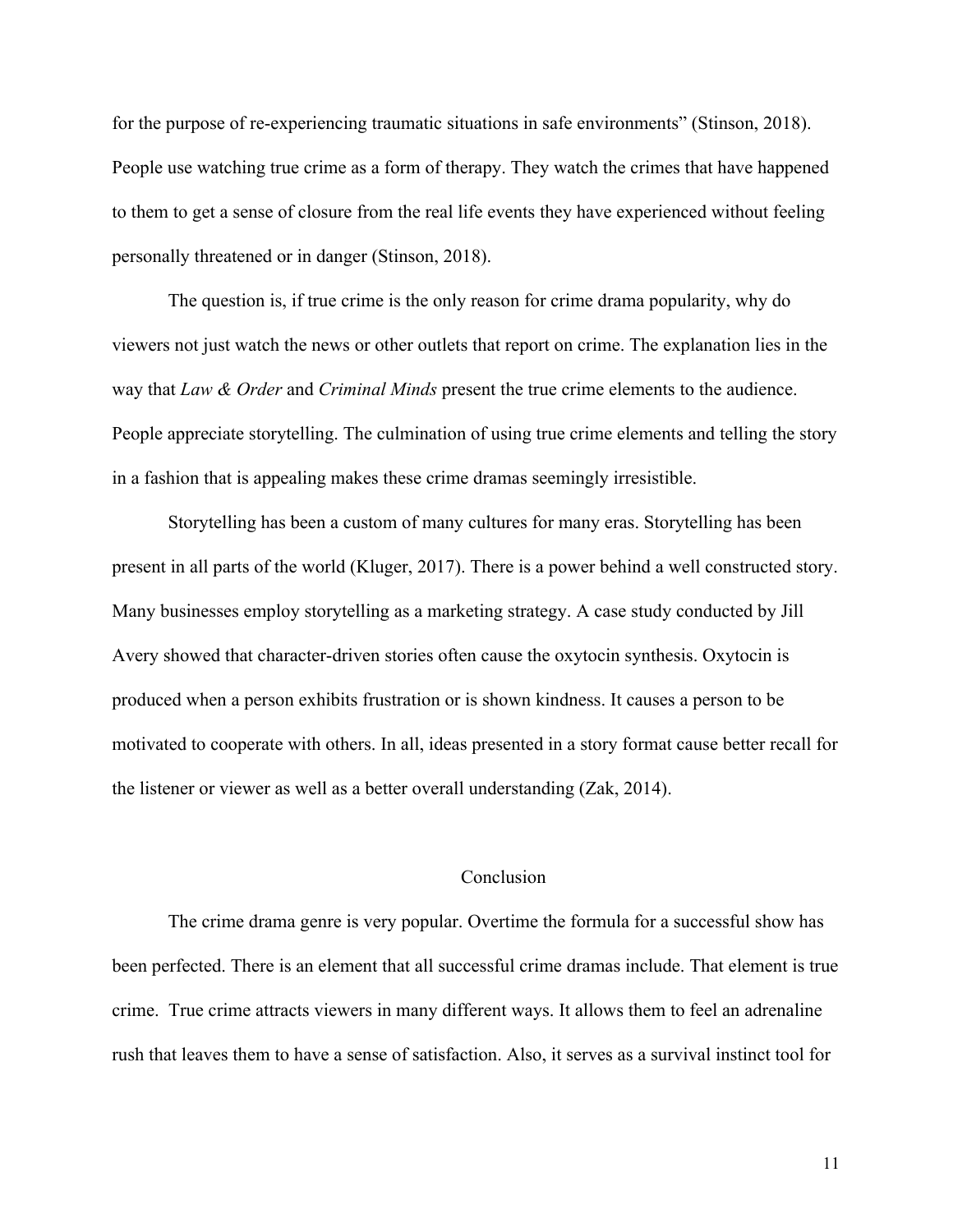women and allows people who have suffered from trauma relive their experience in a safe environment. Further, delivering true crime through storytelling keeps viewers' attention. Overall, as long as there are crimes being committed in real life, crime dramas will have a copious amount of material to have a successful show.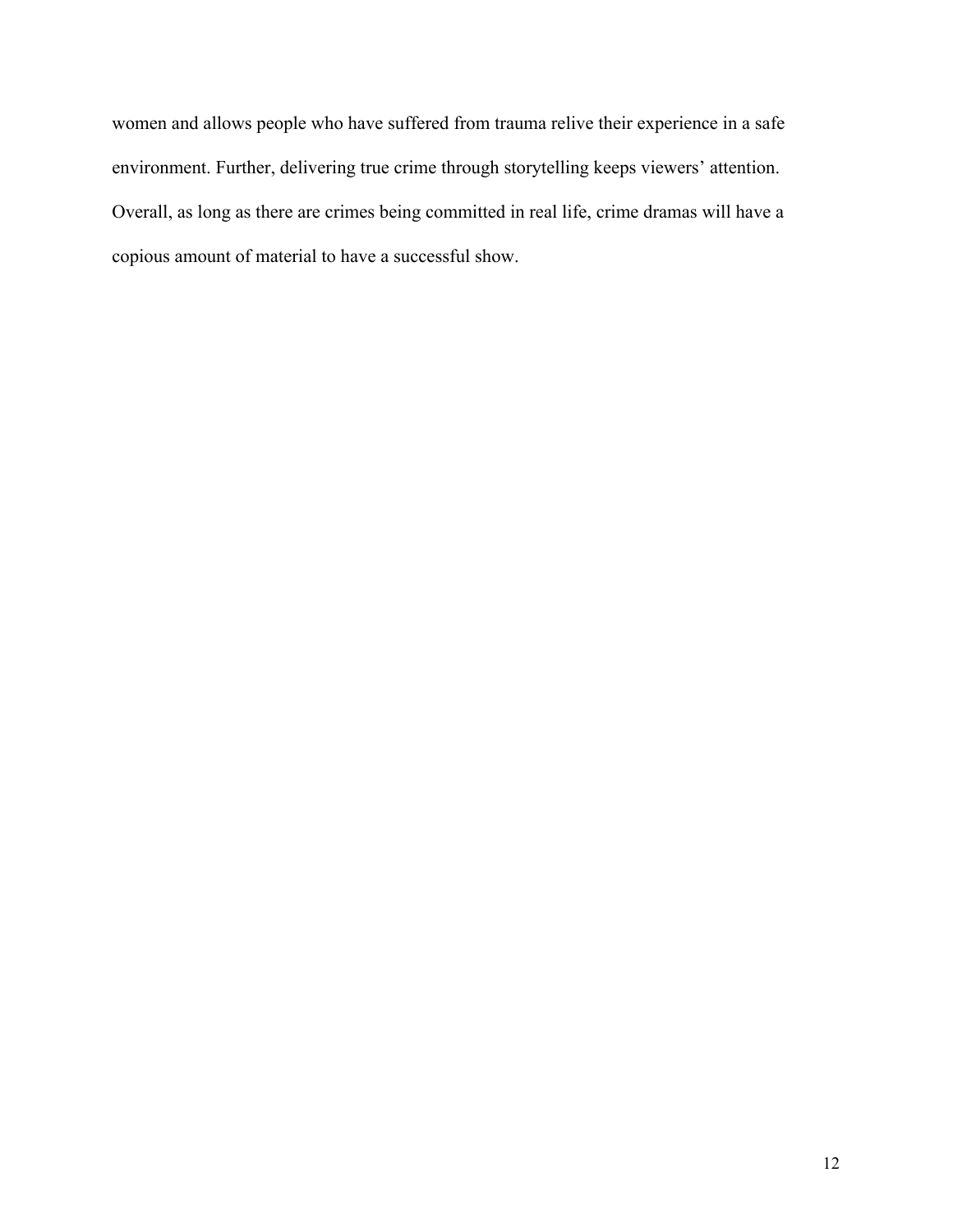#### Works Cited

About Criminal Minds. (n.d.). Retrieved October 10, 2020, from https://www.cbs.com/shows/criminal\_minds/about/.

Adrenaline. (2018, November). Retrieved from

https://www.hormone.org/your-health-and-hormones/glands-and-hormones-a-to-z/hormon es/adrenaline.

- Barnes, S. (2014, October 28). The 50 Best "Ripped From the Headlines" 'Law & Order' Episodes, Ranked. Retrieved from https://www.flavorwire.com/484828/the-50-best-ripped-from-the-headlines-law-order-epis odes-ranked.
- Barney Blake, Police Reporter. (2017, October 23). Retrieved from https://interviews .televisionacademy.com/shows/barney-blake-police-reporter
- Battaglio, S. (2016, January 5). Investigation Discovery becomes top cable channel for women with true crime all the time. Retrieved from https://www.latimes.com/entertainment/envelope/cotown/la-et-ct-investigation-discovery-20160105-story.html.
- Bhanoo, S. N. (2011, June 3). 'Dr. Death' Jack Kevorkian dies at age 83. Retrieved from https://www.washingtonpost.com/local/obituaries/dr-death-jack-kevorkian-dies-at-age-83/ 2010/12/03/AGhktuHH\_story.html.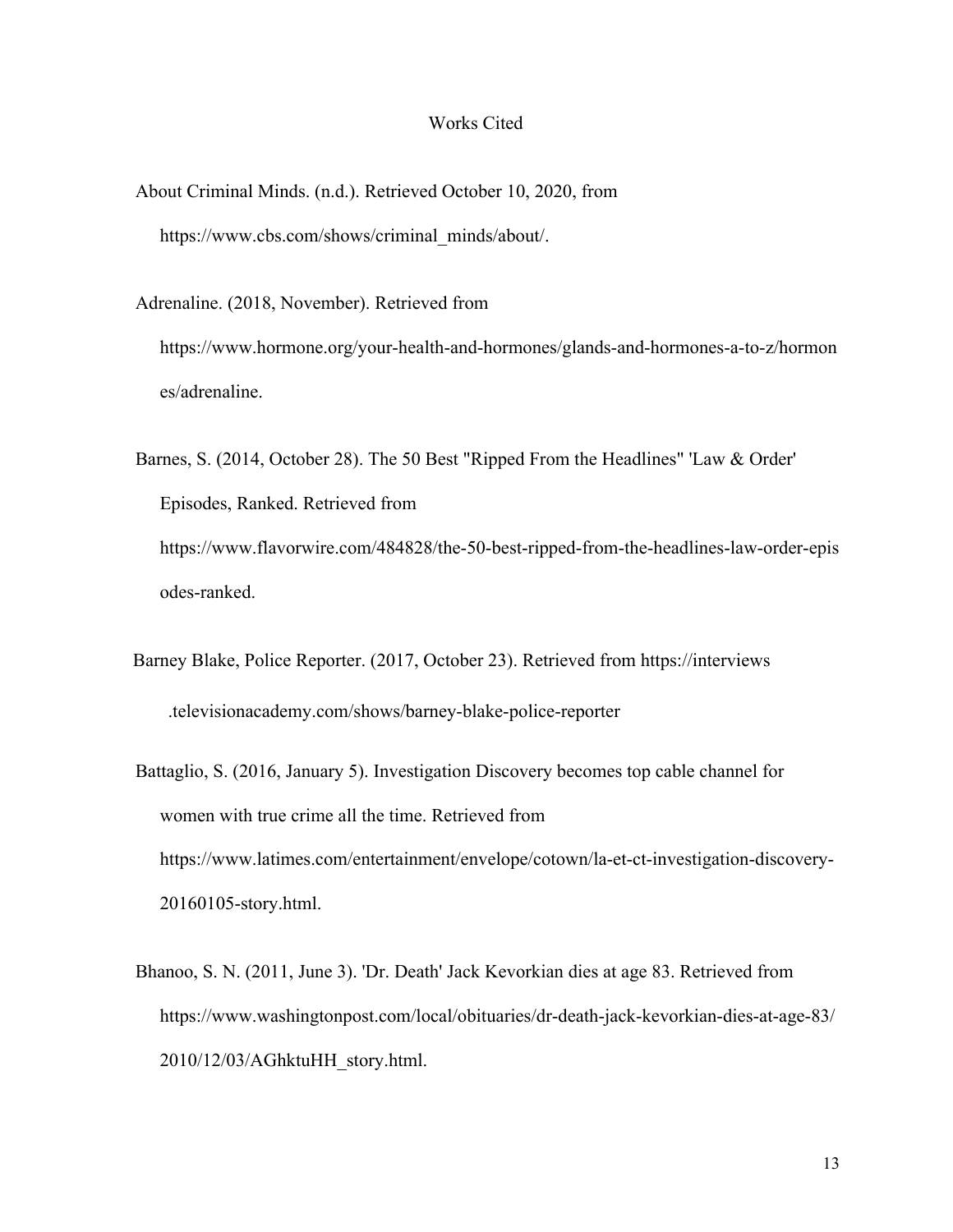- Bonn, S. (2016, January 8). Why We Are Drawn to True Crime Shows. Retrieved from https://time.com/4172673/true-crime-allure/.
- Bonn, S. A. (2016, May 30). The Guilty Pleasure of True Crime TV. Retrieved from https://www.psychologytoday.com/us/blog/wicked-deeds/201605/the-guilty-pleasure-truecrime-tv.
- Crime Dramas. (n.d.). Retrieved from https://www.pbs.org/wnet/pioneersof-television/pioneering-programs/crime-dramas/
- D, T. (2017, August 9). 15 Criminal Minds Cases Based On Real Life Stories. Retrieved from https://www.thetalko.com/15-criminal-minds-cases-based-on-real-life-stories/.
- Debrief Staff. (2018, September 26). Why Are We So Fascinated With True Crime Dramas? Retrieved from

https://graziadaily.co.uk/life/tv-and-film/like-true-crime-serial-killer-drama/.

- France, L. R. (2016, January 8). White House responds to 'Making a Murderer' petition. Retrieved from https://www.cnn.com/2016/01/08/entertainment/making-a-murderer-white-house-petitionfeat/index.html.
- Heshmat, S. (2015, August 8). Can You Be Addicted to Adrenaline? Retrieved from https://www.psychologytoday.com/us/blog/science-choice/201508/can-you-be-addicted-ad renaline.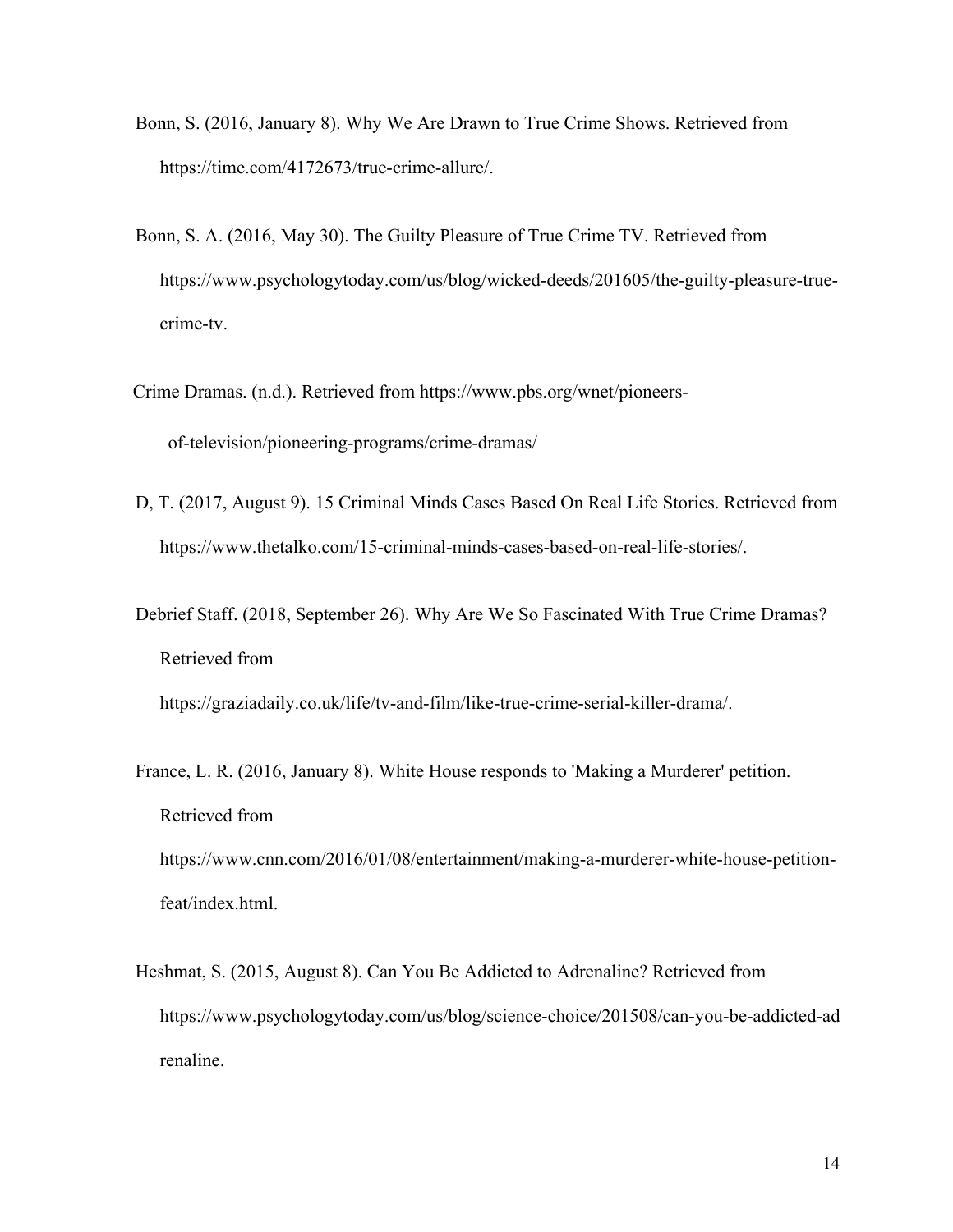Kelleher, K. (2018, July 5). Why Do You Love Murder Shows? Ten Women Explain. Retrieved from

https://observer.com/2018/07/why-do-you-love-murder-10-women-explain/.

- CNN. (2003, June 16). Interview With Hedda Nussbaum. *Larry King Live*. Los Angeles, California .
- Kluger, J. (2017, December 5). How Telling Stories Makes Us Human: It's a Key to Evolution. Retrieved from https://time.com/5043166/storytelling-evolution/.
- National Association of Broadcasters. (n.d.). Frequently Asked Questions About Broadcasting. Retrieved from https://www.nab.org/documents/resources/broadcastfaq.asp.
- Nemko, M. (2016, May 12). Adrenaline Addiction. Retrieved from https://www.psychologytoday.com/us/blog/how-do-life/201605/adrenaline-addiction.
- Sehgal, C. (2019, May 21). Why do we love watching murder mysteries and true crime dramas? Retrieved from https://www.vogue.in/content/why-do-we-love-watching-murder-shows-true-crime-drama s.
- Shedden, D. (2014, September 29). Today in media history: In 1930 Lowell Thomas broadcast the first CBS radio daily newscast. Retrieved from https://www.poynter.org/reporting-editing/2014/today-in-media-history-in-1930-lowell-th omas-broadcast-the-first-cbs-radio-daily-newscast/.